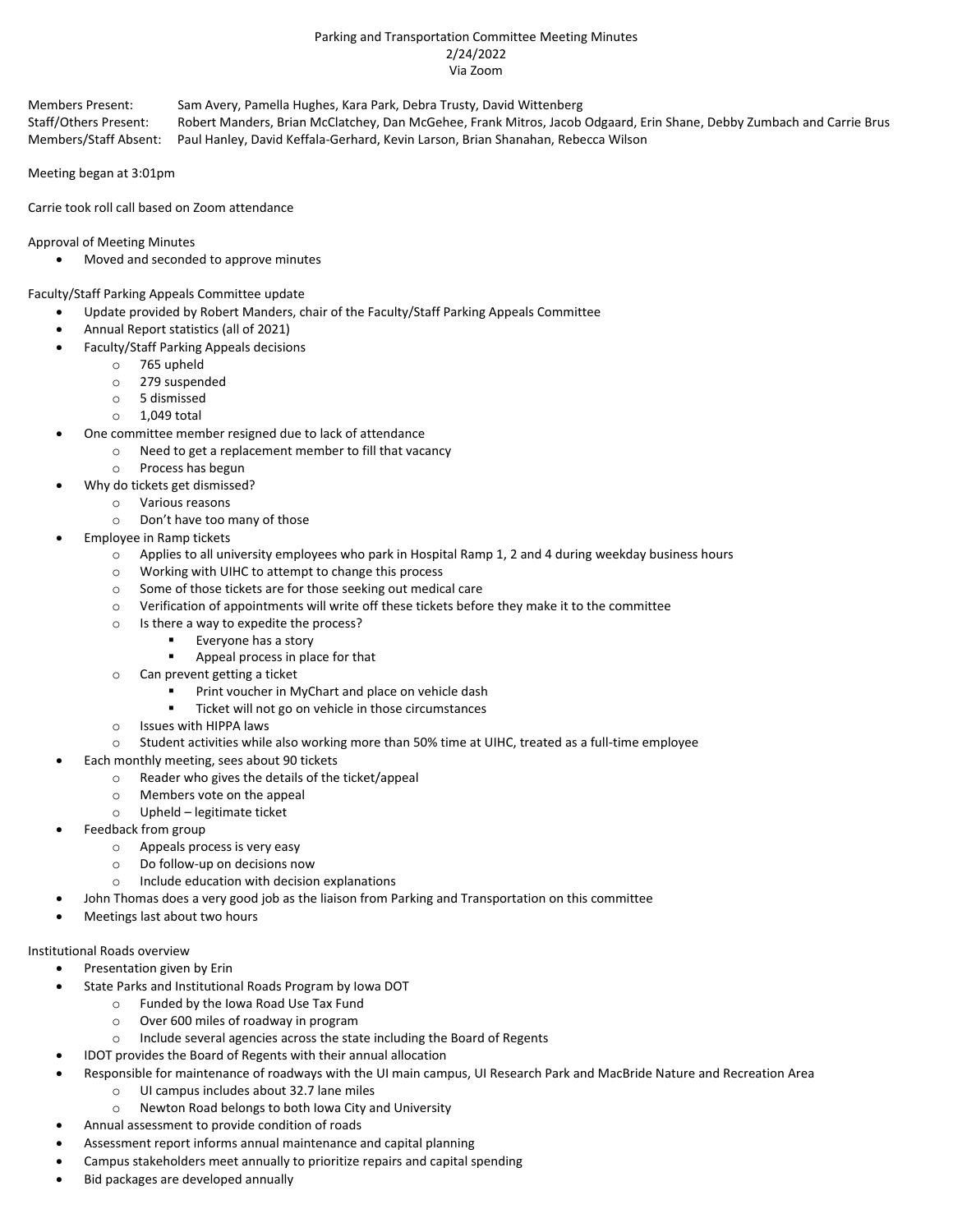- Work occurs during the summer months
- Larger capital projects and road replacements happen as funding levels allow
	- Need to provide a five-year plan to the Board of Regents
		- o Hawkins Drive, Melrose to Evashevski
			- o Culvert repair at MNRA
			- o Iowa Avenue Pedestrian Bridge
			- o Front Street Reconstruction
- City of Iowa City manages traffic signals on our behalf at Hawkins Drive
- Maintenance carried out by several units on campus
	- o Mowing, snow removal, sweeping, signal repair and streetlight maintenance are all included
		- o Includes pedestrian paths and bridges
- Feedback from group
	- o Walkway between Arena and Finkbine is that on the list?
		- Yes, it is
	- o CAMBUS utilizes mostly institutional roads
		- **■** Thicker pavement to accommodate heavier traffic
	- o No formal plan for sidewalk on Finkbine Drive on the other side of the road
	- o Sidewalk at Hawkins and Lot 43 North Drive
		- Sidewalks are not directly funded by IR
		- Can incorporate that into an existing project in those locations
	- o Could always use more funding for these projects
	- o Signage for streets
		- Primarily through Parking and Transportation or Iowa Prison Industries
		- Printing Department has started to help out with signage

# EV Charging updates

- Chargepoint is the state vendor
- Three (3) EV chargers in six (6) total stalls
	- o Hospital Ramp 3
	- o Newton Road Ramp
	- o North Campus Ramp
	- o Existing units installed in March 2020
	- o Use Level 2 units
		- City of Iowa City uses these units as well
- First come, first serve
- Stalls are limited to four (4) hours
- Charging is free
- Customers are required to pay the applicable hourly parking fees
- Use of charging stations requires use of the ChargePoint app
- Data presented on usage
	- o North Campus Ramp is the location used the least
- Could we know where the electric vehicles are on campus/which facilities they park in?
	- o Collecting the make/model is optional when purchasing a permit
		- o Access to the state-level license plate database
		- o Could be a project for some engineering students next fall, idea brought up by Dan McGehee
	- Receive some feedback from customers on location suggestions for EV charging stations
- Future plans
	- o Expand charging stations in Summer 2022
		- **Expand Newton Road**
		- Library Lot (Lot 3)
		- Hancher Commuter (Lot 55)
		- Hospital Ramp 2 (Lot 70)
		- Pappajohn Business Building (Lot 21)
		- Others TBD
		- Need to evaluate them
- ENGIE discussions
- Fleet charging
	- Parking and Transportation will continue to monitor the industry and existing campus use
- Feedback from the group
	- o Could talk more about plug-in hybrids (Dan)
	- o Background on research (Dan)
	- o Thoughts on a field trip to NADS
	- o Battery efficiency in cold weather

#### Housekeeping Items

- Next meeting is March 29 at 3pm via Zoom
- Ideas for future meetings